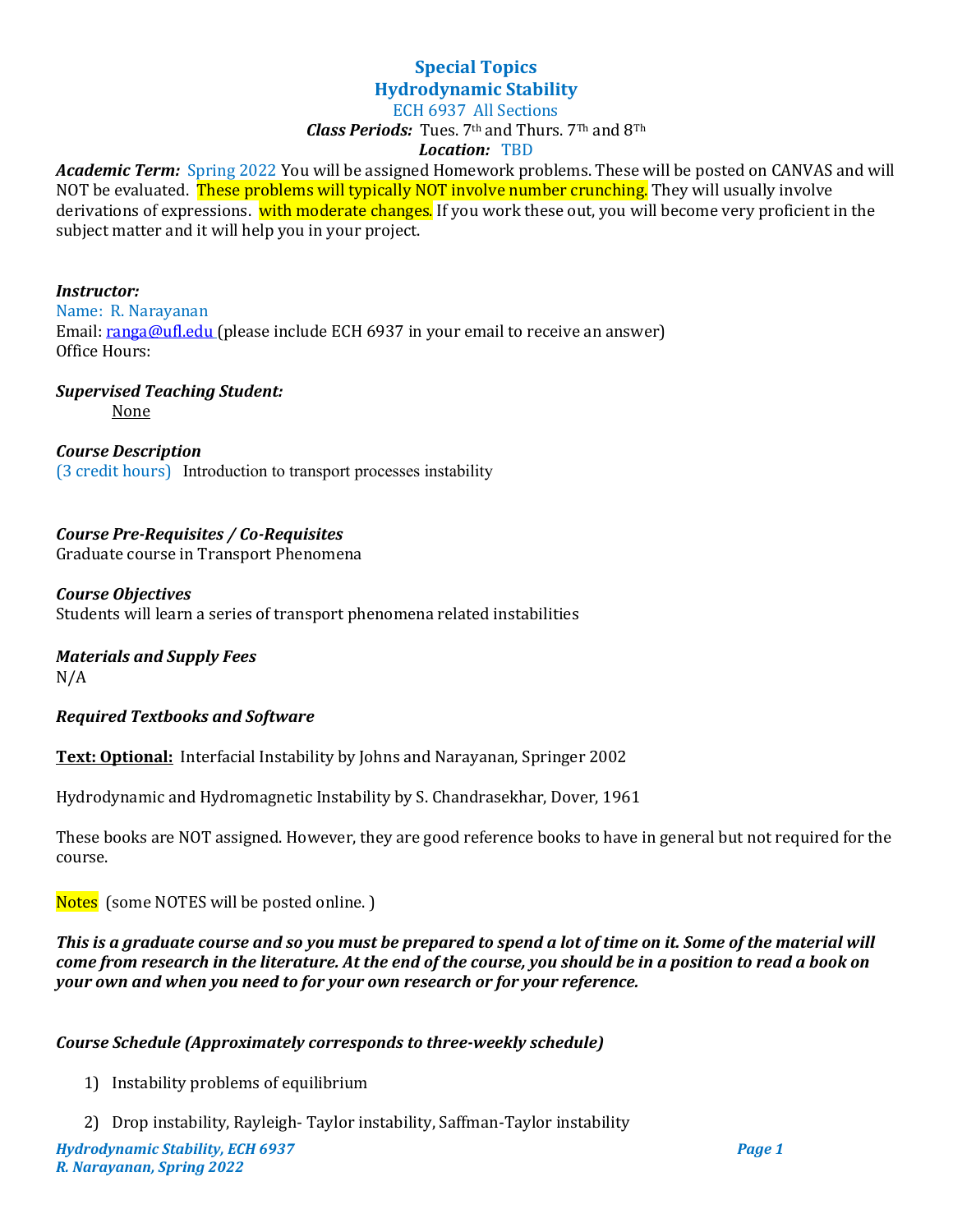- 3) Faraday instability- Floquet methods
- 4) Convective instability
- 5) Phase-driven instability such as solidification, electrodeposition, evaporation

#### *Online Course Recording*

Our class sessions may be audio visually recorded for students in the class to refer back and for enrolled students who are unable to attend live. Students who participate with their camera engaged or utilize a profile image are agreeing to have their video or image recorded. If you are unwilling to consent to have your profile or video image recorded, be sure to keep your camera off and do not use a profile image. Likewise, students who un-mute during class and participate orally are agreeing to have their voices recorded. If you are not willing to consent to have your voice recorded during class, you will need to keep your mute button activated and communicate exclusively using the "chat" feature, which allows students to type questions and comments live. The chat will not be recorded or shared. As in all courses, unauthorized recording and unauthorized sharing of recorded materials is prohibited.

# *Attendance Policy, Class Expectations, and Make-Up Policy*

Attendance is voluntary.

There will be no exams but there will be a project that will be evaluated. The project selection must be done by the end of the third week. A report must be submitted and will be graded. In addition you will be asked to present the project o the board (with derivations).

You will be assigned Homework problems. These will be posted on CANVAS and will NOT be evaluated. These problems will typically NOT involve number crunching. They will usually involve derivations of expressions. with moderate changes. If you work these out, you will become very proficient in the subject matter and it will help you in your project.

Grades percentage % (NOT drawn on a curve).

Percent Grade of total points

| $0 - 10$  | E                                  |
|-----------|------------------------------------|
| $11 - 15$ | D (no D minus grade will be given) |
| $16 - 20$ | D+                                 |
| 20-30     | C (no C minus grade will be given) |
| $31 - 40$ | $C+$                               |
| 41-50     | B-                                 |
| 51-65     | B                                  |
| 66-80     | B+                                 |
| 81-90     | А-                                 |
| 91-100    | А                                  |
|           |                                    |

More information on UF grading policy may be found at: <http://gradcatalog.ufl.edu/content.php?catoid=10&navoid=2020#grades>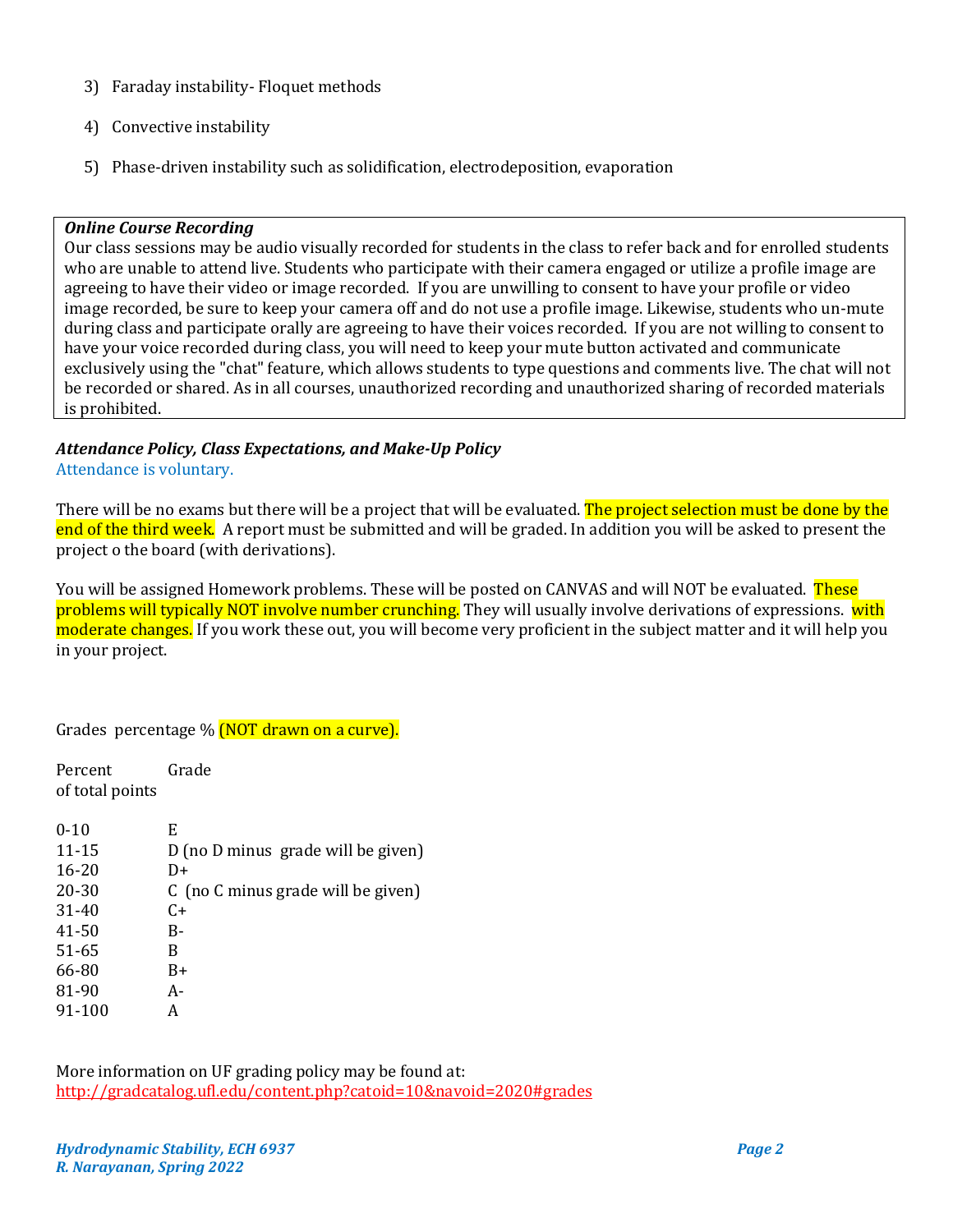#### *Students Requiring Accommodations*

Students with disabilities who experience learning barriers and would like to request academic accommodations should connect with the disability Resource Center by visiting [https://disability.ufl.edu/students/get-started/.](https://disability.ufl.edu/students/get-started/) It is important for students to share their accommodation letter with their instructor and discuss their access needs, as early as possible in the semester.

#### *Course Evaluation*

Students are expected to provide professional and respectful feedback on the quality of instruction in this course by completing course evaluations online via GatorEvals. Guidance on how to give feedback in a professional and respectful manner is available at [https://gatorevals.aa.ufl.edu/students/.](https://gatorevals.aa.ufl.edu/students/) Students will be notified when the evaluation period opens, and can complete evaluations through the email they receive from GatorEvals, in their Canvas course menu under GatorEvals, or via [https://ufl.bluera.com/ufl/.](https://ufl.bluera.com/ufl/) Summaries of course evaluation results are available to students a[t https://gatorevals.aa.ufl.edu/public-results/.](https://gatorevals.aa.ufl.edu/public-results/)

#### *University Honesty Policy*

UF students are bound by The Honor Pledge which states, "We, the members of the University of Florida community, pledge to hold ourselves and our peers to the highest standards of honor and integrity by abiding by the Honor Code. On all work submitted for credit by students at the University of Florida, the following pledge is either required or implied: "On my honor, I have neither given nor received unauthorized aid in doing this assignment." The Honor Code [\(https://sccr.dso.ufl.edu/policies/student-honor-code-student-conduct-code/\)](https://sccr.dso.ufl.edu/policies/student-honor-code-student-conduct-code/) specifies a number of behaviors that are in violation of this code and the possible sanctions. Furthermore, you are obligated to report any condition that facilitates academic misconduct to appropriate personnel. If you have any questions or concerns, please consult with the instructor or assistants in this class.

#### *Commitment to a Safe and Inclusive Learning Environment*

The Herbert Wertheim College of Engineering values broad diversity within our community and is committed to individual and group empowerment, inclusion, and the elimination of discrimination. It is expected that every person in this class will treat one another with dignity and respect regardless of gender, sexuality, disability, age, socioeconomic status, ethnicity, race, and culture.

If you feel like your performance in class is being impacted by discrimination or harassment of any kind, please contact your instructor or any of the following:

- Your academic advisor or Graduate Program Coordinator
- Robin Bielling, Director of Human Resources, 352-392-0903, [rbielling@eng.ufl.edu](mailto:rbielling@eng.ufl.edu)
- Curtis Taylor, Associate Dean of Student Affairs, 352-392-2177[, taylor@eng.ufl.edu](mailto:taylor@eng.ufl.edu)
- · Toshikazu Nishida, Associate Dean of Academic Affairs, 352-392-0943[, nishida@eng.ufl.edu](mailto:nishida@eng.ufl.edu)

#### *Software Use*

All faculty, staff, and students of the University are required and expected to obey the laws and legal agreements governing software use. Failure to do so can lead to monetary damages and/or criminal penalties for the individual violator. Because such violations are also against University policies and rules, disciplinary action will be taken as appropriate. We, the members of the University of Florida community, pledge to uphold ourselves and our peers to the highest standards of honesty and integrity.

#### *Student Privacy*

There are federal laws protecting your privacy with regards to grades earned in courses and on individual assignments. For more information, please see: <https://registrar.ufl.edu/ferpa.html>

> **You are expected to wear approved face coverings at all times during class and within buildings even if you are vaccinated. Please continue to follow healthy habits, including best practices like frequent hand washing. Following these practices is our responsibility as Gators.**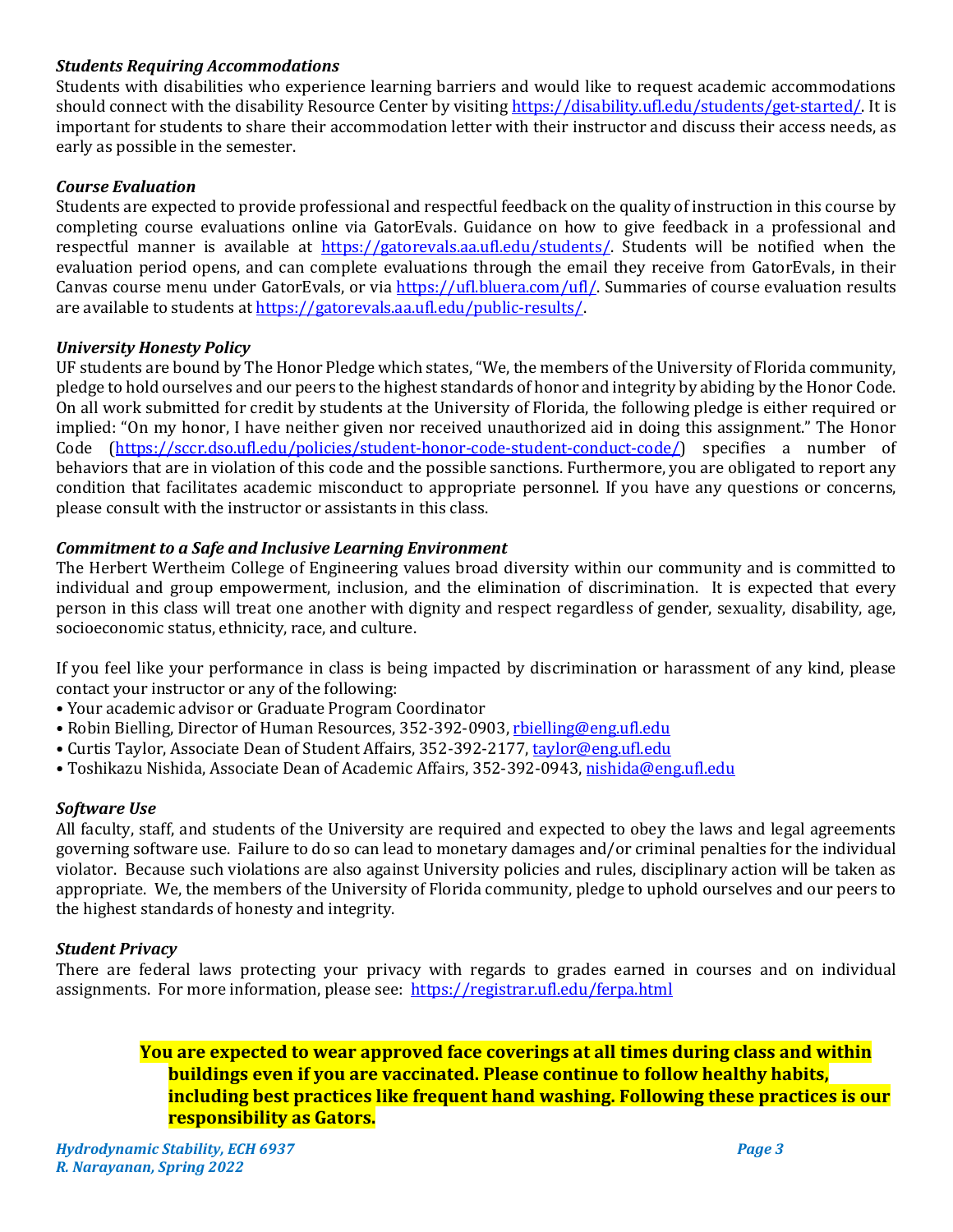· **If you are sick, stay home and self-quarantine. Please visit the UF Health Screen, Test & Protect website about next steps, retake the questionnaire and schedule your test for no sooner than 24 hours after your symptoms began. Please call your primary care provider if you are ill and need immediate care or the UF Student Health Care Center at 352-392-1161 (or email [covid@shcc.ufl.edu\)](mailto:covid@shcc.ufl.edu) to be evaluated for testing and to receive further instructions about returning to campus. UF Health Screen, Test & Protect offers guidance when you are sick, have been exposed to someone who has tested positive or have tested positive yourself. Please visit th[eUF Health](https://click.info.gator360.ufl.edu/?qs=8f0d5e01a3f7385148f144e2089093522a358a8d85cb9db73c31675d3c5e5c0d27748d40c212f544822551342f1912ea5b4f2b890d5952e8)  [Screen, Test & Protect websitef](https://click.info.gator360.ufl.edu/?qs=8f0d5e01a3f7385148f144e2089093522a358a8d85cb9db73c31675d3c5e5c0d27748d40c212f544822551342f1912ea5b4f2b890d5952e8)or more information.**

# *Campus Resources:*

*Health and Wellness* 

# **U Matter, We Care:**

Your well-being is important to the University of Florida. The U Matter, We Care initiative is committed to creating a culture of care on our campus by encouraging members of our community to look out for one another and to reach out for help if a member of our community is in need. If you or a friend is in distress, please contact [umatter@ufl.edu](mailto:umatter@ufl.edu) so that the U Matter, We Care Team can reach out to the student in distress. A nighttime and weekend crisis counselor is available by phone at 352-392-1575. The U Matter, We Care Team can help connect students to the many other helping resources available including, but not limited to, Victim Advocates, Housing staff, and the Counseling and Wellness Center. Please remember that asking for help is a sign of strength. In case of emergency, call 9-1-1.

**Counseling and Wellness Center:** [http://www.counseling.ufl.edu/cwc,](http://www.counseling.ufl.edu/cwc) and 392-1575; and the University Police Department: 392-1111 or 9-1-1 for emergencies.

#### **Sexual Discrimination, Harassment, Assault, or Violence**

If you or a friend has been subjected to sexual discrimination, sexual harassment, sexual assault, or violence contact the **[Office of Title IX Compliance](https://titleix.ufl.edu/)**, located at Yon Hall Room 427, 1908 Stadium Road, (352) 273-1094, [title-ix@ufl.edu](mailto:title-ix@ufl.edu)

# **Sexual Assault Recovery Services (SARS)**

Student Health Care Center, 392-1161.

**University Police Department** at 392-1111 (or 9-1-1 for emergencies), or [http://www.police.ufl.edu/.](http://www.police.ufl.edu/)

#### *Academic Resources*

**E-learning technical suppor***t*, 352-392-4357 (select option 2) or e-mail to Learning-support@ufl.edu. [https://lss.at.ufl.edu/help.shtml.](https://lss.at.ufl.edu/help.shtml)

**Career Resource Center**, Reitz Union, 392-1601. Career assistance and counseling[. https://www.crc.ufl.edu/.](https://www.crc.ufl.edu/)

**Library Support**[, http://cms.uflib.ufl.edu/ask.](http://cms.uflib.ufl.edu/ask) Various ways to receive assistance with respect to using the libraries or finding resources.

**Teaching Center**, Broward Hall, 392-2010 or 392-6420. General study skills and tutoring. [https://teachingcenter.ufl.edu/.](https://teachingcenter.ufl.edu/)

**Writing Studio, 302 Tigert Hall***,* 846-1138. Help brainstorming, formatting, and writing papers. [https://writing.ufl.edu/writing-studio/.](https://writing.ufl.edu/writing-studio/)